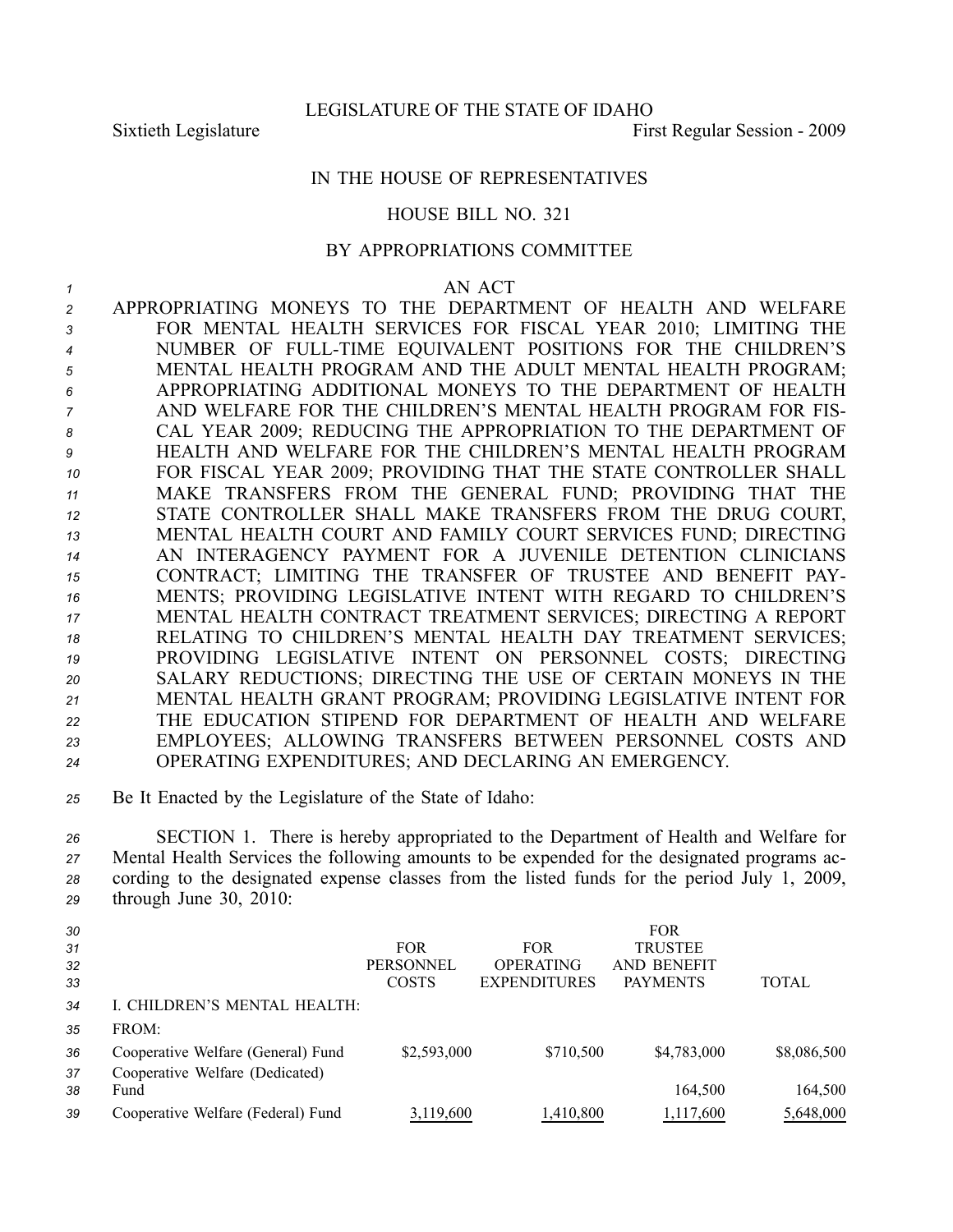| 1              |                                    |                  |                     | <b>FOR</b>      |              |
|----------------|------------------------------------|------------------|---------------------|-----------------|--------------|
| $\overline{c}$ |                                    | <b>FOR</b>       | <b>FOR</b>          | <b>TRUSTEE</b>  |              |
| 3              |                                    | <b>PERSONNEL</b> | <b>OPERATING</b>    | AND BENEFIT     |              |
| 4              |                                    | <b>COSTS</b>     | <b>EXPENDITURES</b> | <b>PAYMENTS</b> | <b>TOTAL</b> |
| 5              | <b>TOTAL</b>                       | \$5,712,600      | \$2,121,300         | \$6,065,100     | \$13,899,000 |
| 6              | II. ADULT MENTAL HEALTH:           |                  |                     |                 |              |
| $\overline{7}$ | FROM:                              |                  |                     |                 |              |
| 8              | Cooperative Welfare (General) Fund | \$11,976,400     | \$1,768,300         | \$674,700       | \$14,419,400 |
| 9              | Cooperative Welfare (Dedicated)    |                  |                     |                 |              |
| 10             | Fund                               | 698,800          |                     | 650,000         | 1,348,800    |
| 11             | Drug Court, Mental Health and      |                  |                     |                 |              |
| 12             | Family Court Services Fund         | 158,400          | 98,000              |                 | 256,400      |
| 13             | Cooperative Welfare (Federal) Fund | 2,723,600        | 1,173,200           | 353,700         | 4,250,500    |
| 14             | <b>TOTAL</b>                       | \$15,557,200     | \$3,039,500         | \$1,678,400     | \$20,275,100 |
| 15             | III. MENTAL HEALTH GRANTS:         |                  |                     |                 |              |
| 16             | FROM:                              |                  |                     |                 |              |
| 17             | Cooperative Welfare (General) Fund |                  |                     | \$2,011,600     | \$2,011,600  |
| 18             | <b>GRAND TOTAL</b>                 | \$21,269,800     | \$5,160,800         | \$9,755,100     | \$36,185,700 |

**SECTION 2.** FULL-TIME EQUIVALENT POSITIONS. In accordance with Section 673519, Idaho Code, the Department of Health and Welfare is authorized no more than 21 ninety-one and eighty-hundredths (91.80) full-time equivalent positions for the Children's Mental Health Program for the period July 1, 2009, through June 30, 2010. In accordance with 23 Section 67-3519, Idaho Code, the Department of Health and Welfare is authorized no more than 24 two hundred forty-three and seventy-nine hundredths (243.79) full-time equivalent positions for the Adult Mental Health Program for the period July 1, 2009, through June 30, 2010. Transfers 26 of full-time equivalent positions between appropriated programs within the department are authorized and shall be reported in the budget prepared for the next fiscal year. Any full-time equivalent positions in excess of the department's total cap may be authorized only by the Governor and promptly reported to the Joint FinanceAppropriations Committee.

 SECTION 3. In addition to the appropriation made in Section 1, Chapter 355, Laws of 2008, there is hereby appropriated to the Department of Health and Welfare for the Children's Mental Health Program the following amount to be expended according to the designated ex-pense class from the listed fund for the period July 1, 2008, through June 30, 2009:

| 35 | Trustee and Benefit Payments       | \$9,000 |
|----|------------------------------------|---------|
| 36 | FROM:                              |         |
| 37 | Cooperative Welfare (Federal) Fund | \$9,000 |
|    |                                    |         |

*34* FOR:

*<sup>38</sup>* SECTION 4. Notwithstanding any other provision of law to the contrary, the appropria-*<sup>39</sup>* tion made in Section 1, Chapter 355, Laws of 2008, is hereby reduced by the following amount,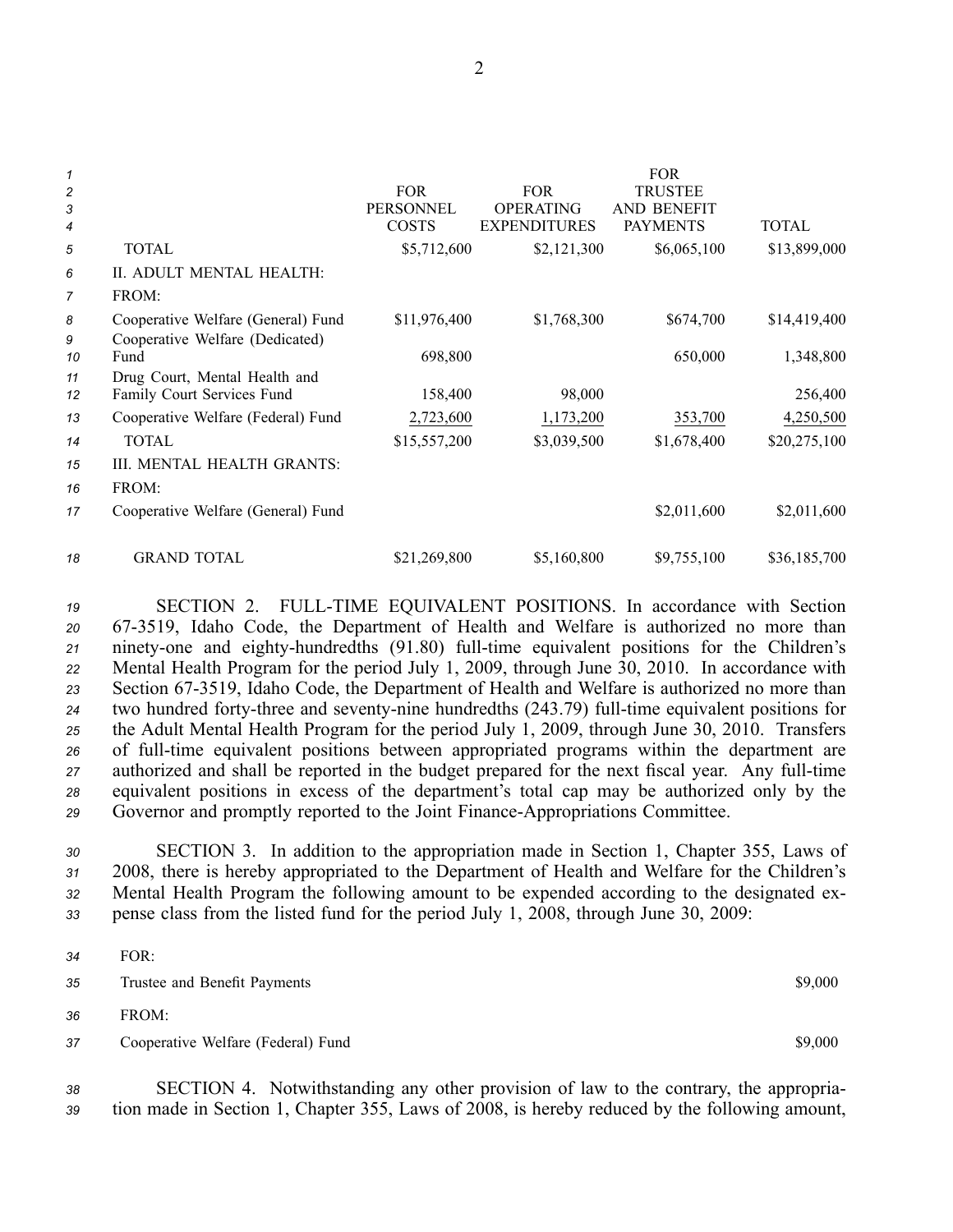*<sup>1</sup>* according to the designated expense class from the listed fund for the period July 1, 2008,

- *<sup>2</sup>* through June 30, 2009:
- *3* FOR:
- *<sup>4</sup>* Trustee and Benefit Payments \$9,000
- *5* FROM:
- **6** General Fund \$9,000

 SECTION 5. GENERAL FUND TRANSFERS. As appropriated, the State Controller shall make transfers from the General Fund to the Cooperative Welfare Fund, periodically, as requested by the director of the Department of Health and Welfare and approved by the Board of Examiners.

 SECTION 6. DRUG COURT, MENTAL HEALTH COURT AND FAMILY COURT SERVICES FUND TRANSFERS. As appropriated, the State Controller shall make transfers from the Drug Court, Mental Health Court and Family Court Services Fund to the Cooperative Welfare Fund, periodically, as requested by the director of the Department of Health and Wel-fare and approved by the Board of Examiners.

 SECTION 7. INTERAGENCY PAYMENT FOR JUVENILE DETENTION CLINI- CIANS CONTRACT. The Children's Mental Health Program shall make, no later than July 10, 2009, an interagency paymen<sup>t</sup> of \$327,000 from the Cooperative Welfare (General) Fund to the Department of Juvenile Corrections to be utilized for the purchase of contract clinician services with juvenile detention facilities in Idaho, for the period July 1, 2009, through June 30, 2010.

 SECTION 8. LIMITING THE TRANSFER OF TRUSTEE AND BENEFIT PAY-22 MENTS. Notwithstanding the provisions of Section 67-3511(1), Idaho Code, appropriations made in Section 1 of this act for trustee and benefit payments expenditure object code shall not be transferred to any other objects within the program budget during fiscal year 2010.

 SECTION 9. CHILDREN'S MENTAL HEALTH CONTRACT TREATMENT SER- VICES. It is hereby declared to be the intent of the Idaho Legislature that, of those moneys appropriated in Section 1 of this act, \$2,104,700 from the Cooperative Welfare (General) Fund be used to provide Children's Mental Health contract treatment services for the period July 1, 2009, through June 30, 2010. The amount so specified is not meant to be <sup>a</sup> limit, but rather <sup>a</sup> minimum amount to be provided for such services. Contract treatment services may include, but are not limited to, family suppor<sup>t</sup> and preservation services, intensive outpatient and outpatient treatment, day treatment services outside the public school system, and contract wraparound case managemen<sup>t</sup> services.

 SECTION 10. DIRECTING A REPORT RELATIVE TO CHILDREN'S MENTAL HEALTH DAY TREATMENT SERVICES. It is the intent of the Legislature that the Children's Mental Health Program repor<sup>t</sup> to the Joint FinanceAppropriations Committee during its 2010 budget hearing the amount of annual funds paid to public schools for day treatment services by school district, the number of children by school district that were treated annually, and the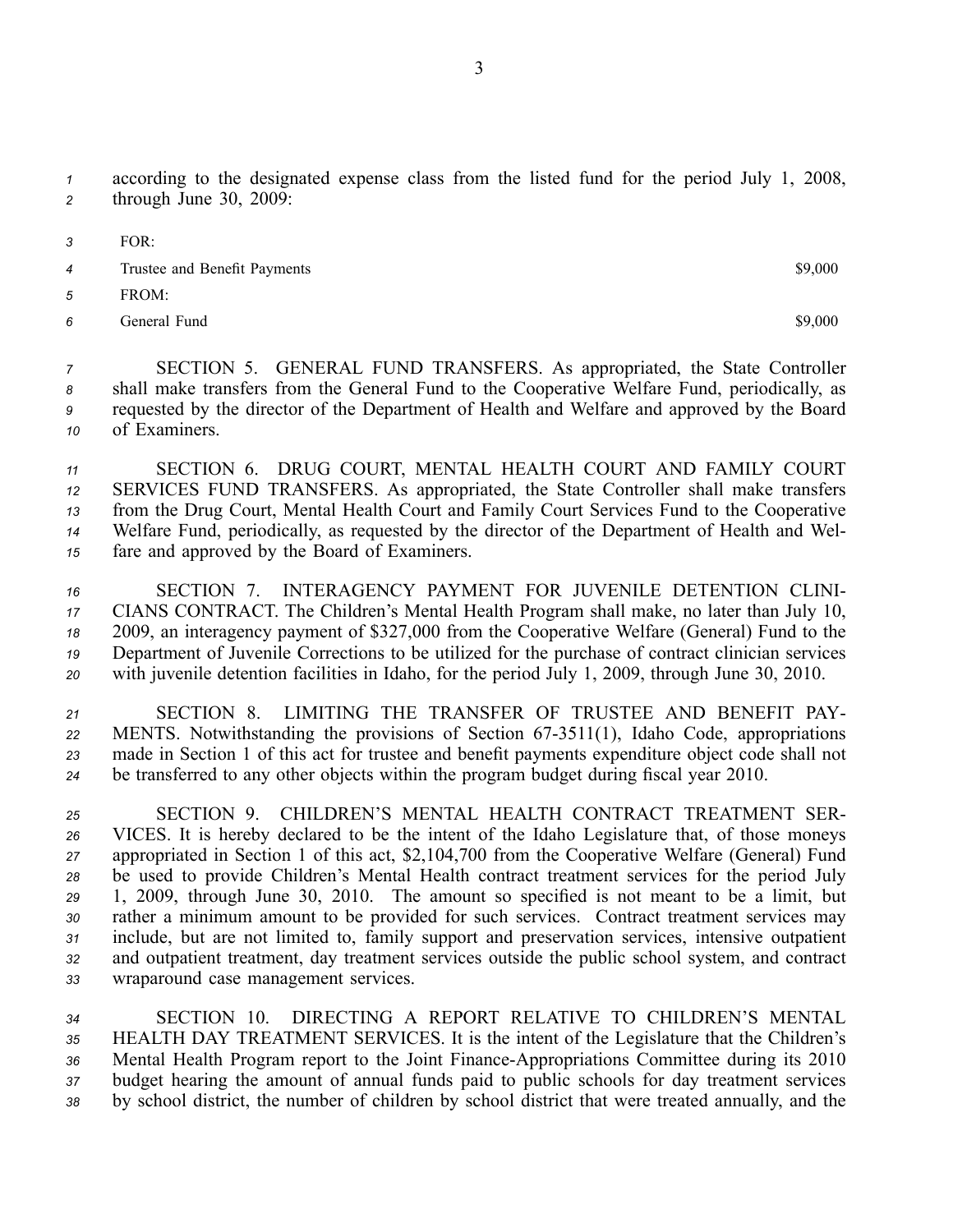*<sup>1</sup>* outcome data reported as required by the contracts for services. If no funds are expended for *<sup>2</sup>* day treatment in the school districts then no repor<sup>t</sup> will be required.

 SECTION 11. LEGISLATIVE INTENT. It is the intent of the Legislature to retain to the extent possible, our capable, quality employees who suppor<sup>t</sup> the essential services and statuto- rily authorized programs that the citizens of Idaho expect. The Legislature finds these critical essential services to be those that maintain the health and safety of our citizens and the ed- ucation of our children. While extending flexibility to the Governor and agency directors to manage the state workforce to the best of their ability during these difficult times, it remains the responsibility of the Legislature to identify priorities for the state workforce. The Legislature finds that reductions in personnel funding shall first be managed through salary reductions that impact all personnel fairly; secondly, be mitigated by the use of existing salary savings; thirdly, by using savings created by keeping newly vacated positions unfilled; fourth, by the use of fur- loughs; and lastly, as <sup>a</sup> last resort, by reducing the workforce. It is the intent of the Legislature that these policies shall be adhered to by the executive, legislative, and judicial branches to the extent allowed by law.

 SECTION 12. SALARY REDUCTION. Inasmuch as salary reductions will save jobs; and inasmuch as <sup>a</sup> five percen<sup>t</sup> (5%) reduction in personnel funding may create <sup>a</sup> reduction in force; and inasmuch as the state as <sup>a</sup> single employer of multiple departments and agen- cies is required by law to direct across the board salary adjustments; agencies and institutions shall reduce all salaries of classified and nonclassified employees, regardless of fund source, by three percen<sup>t</sup> (3%) for fiscal year 2010, beginning on June 14, 2009, through June 12, 2010. Agencies shall use personnel cost savings, furloughs, and <sup>a</sup> reduction in force to manage the remaining two percen<sup>t</sup> (2%) in funding reductions. The Division of Human Resources shall adjust all pay schedules for the classified personnel system downward to the extent that all beginning minimum salaries are three percen<sup>t</sup> (3%) less than those in effect upon the date of passage of this law.

 SECTION 13. MENTAL HEALTH GRANTS. It is the intent of the Legislature that the department utilize the \$846,600 of ongoing funding within the Mental Health Grants Program for the Region 4 Dual Diagnosis Crisis Intervention beds that will be contractually operated by Ada County. It is also the intent of the Legislature that the \$1,165,000 base ongoing funding be continued in fiscal year 2010 for the Region 7 gran<sup>t</sup> project that was selected in fiscal year *32* 2008.

 SECTION 14. EDUCATION STIPEND FOR DEPARTMENT OF HEALTH AND WEL- FARE EMPLOYEES. Recognizing that employee development is an essential par<sup>t</sup> of <sup>a</sup> work- force but that budget shortfalls require <sup>a</sup> reprioritization of expenditures towards core functions first and development and training second. The Department of Health and Welfare is hereby directed not to pay any education stipend, regardless of funding source, for employees during the fiscal year 2010 due to budgetary shortfalls and <sup>a</sup> reprioritization towards core expenditures. *39*

*40* SECTION 15. TRANSFERS BETWEEN PERSONNEL COSTS AND OPERATING *<sup>41</sup>* EXPENDITURES. Notwithstanding the provisions of Section 673511, Idaho Code, that *<sup>42</sup>* state "No appropriation made for expenses other than personnel costs shall be expended for